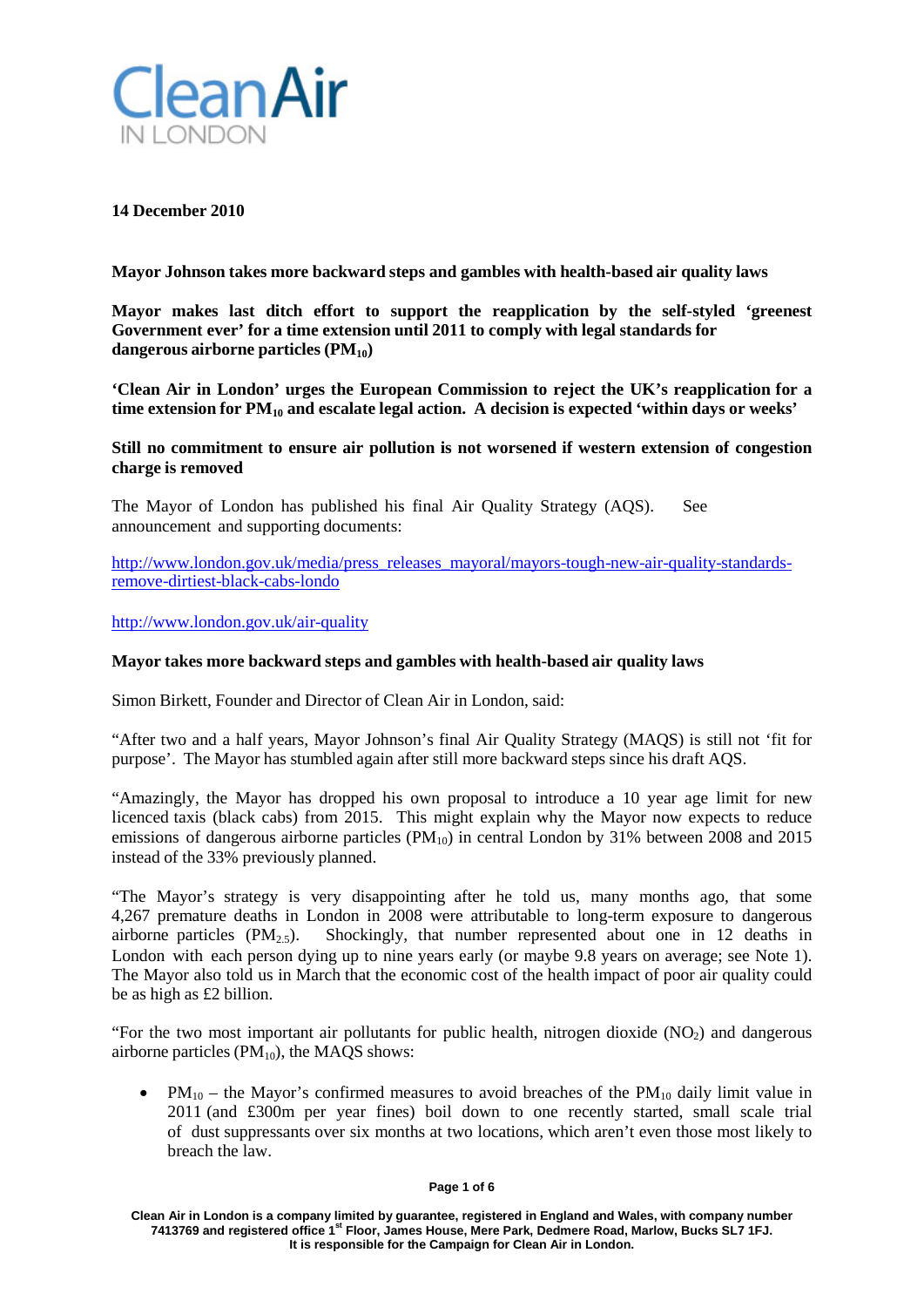

"This is playing 'Russian Roulette' on a city scale and will do nothing to improve the life expectancy of Londoners."

• NO<sub>2</sub> – by the Mayor's own admission, 'annual mean concentrations of NO<sub>2</sub> will exceed the limit value in 2015 at 45% to 65% of roadside locations, unless further action at both London and national level is taken to reduce emissions' (page 73) and 'At some locations, however, including kerbsides closest to major roads in central London, limit values will still be exceeded in 2015 to the extent that a further reduction in emissions of 40% to 60% will be needed to meet them' (page 151).

"The Mayor is trying to 'wish away' his duty to comply now with health-based laws for  $NO<sub>2</sub>$ . His strategy will do nothing to stop London breaching again the  $NO<sub>2</sub>$  hourly limit value before the end January 2011 and the  $NO<sub>2</sub>$  annual limit value. The Mayor's response to this problem: give the Government a 'wish list' of 14 measures to fund and implement by 2015.

"The complacency of the Mayor on air pollution is being quickly matched by the 'greenest Government ever' with both of them thinking they can choose when to comply with health-based air quality laws. This is clearly ridiculous and unacceptable. We need action now to reduce sharply the human cost of air pollution in London and elsewhere.

"The image of our Mayor stumbling after a succession of backward steps on air pollution in London could be reversed in minutes. All it needs is for: the Mayor to admit that the legal standards have been breached in 2010; and the Prime Minister and the Mayor to chair jointly a monthly Clean Air Compliance Taskforce meeting focussed on achieving full compliance with air quality laws.

"Clean Air in London urges the European Commission to reject the UK's last ditch and desperate effort to delay compliance with legal standards for  $PM_{10}$ . Mayor Johnson is 'setting himself up for a fall' by predicting full compliance with the  $PM_{10}$  daily limit value throughout London in 2011 when evidence shows the  $PM_{10}$  daily limit value is highly likely to be breached again in 2011."

# **Stumbling after backward steps**

After disclosing the full impact of air pollution in London in March, the UK received in June a final warning from the European Commission for failing to comply with  $PM_{10}$  laws. Despite this news, the Mayor has gone backwards in the eight months since publishing his draft AQS. We have watched again the Mayor's backward steps including:

- i. LEZ3 the postponement of Phase 3 of the London low emission zone (LEZ3), which had been intended to protect over 15% of those worst affected to poor air quality, from 4 October 2010 until 3 January 2012 – about three months later even than TfL thought could still be achieved (TfL report, page 18) (20 September);
- ii. WEZ the Mayor saying he will remove the western extension of the congestion charging zone (WEZ) from 4 January 2011 – even though it remains a key measure in the Government's reapplication for a time extension until 2011 for  $PM_{10}$  in London (which the European Commission is still considering). Worse, TfL's own report on the consultation made clear the only argument in favour of removing the WEZ was short-term political gain: "The Mayor will need to weigh the public support for removal [of the WEZ] against the

#### **Page 2 of 6**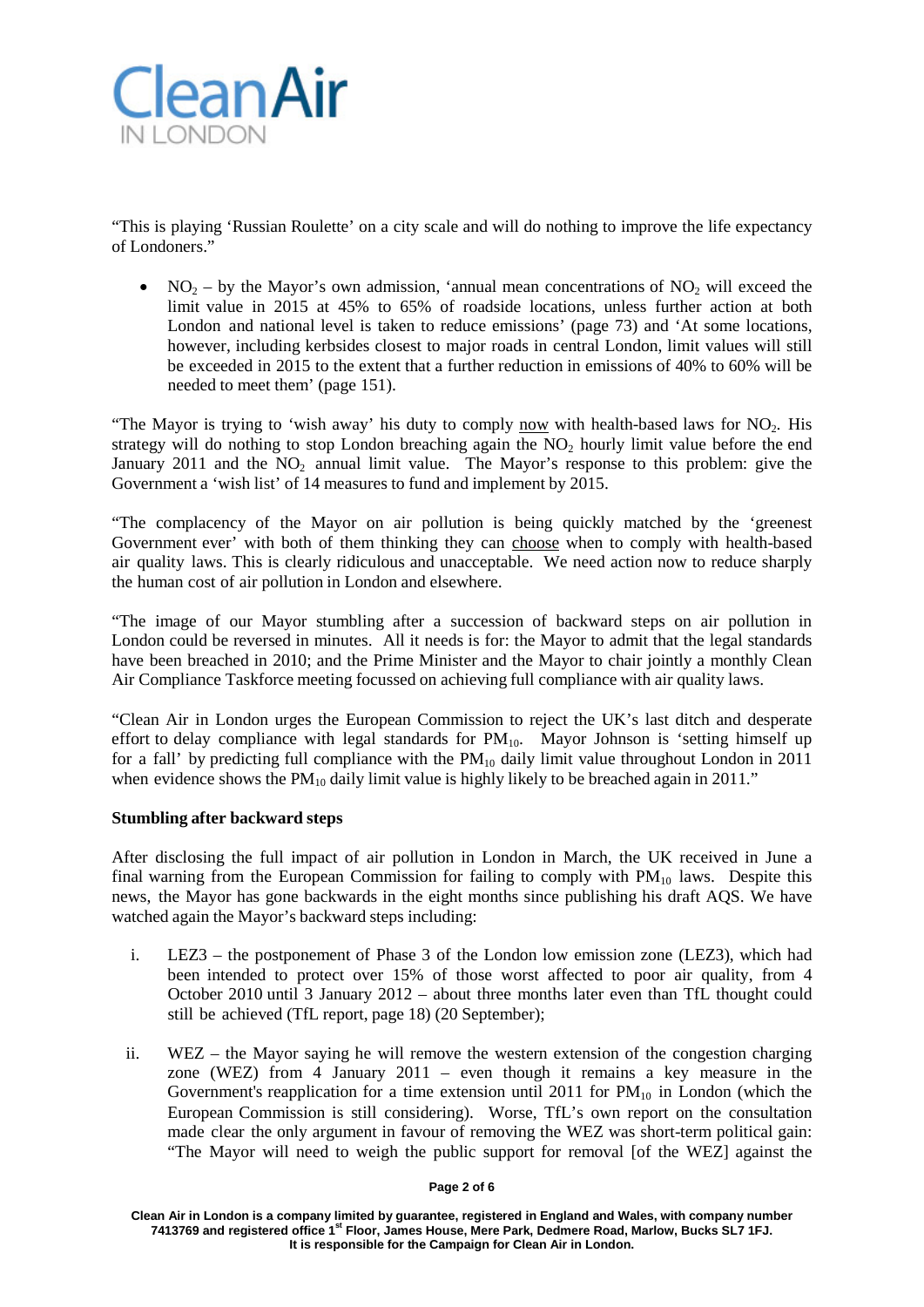

potential adverse impacts" (TfL report, page 67) (20 October);

- iii. CCCZ confirmation that the more-polluting diesel vehicles will get a 100% discount to travel in the central congestion charging zone (CCCZ) while others (e.g. hybrid vehicles with electric capability unless they are 'plug-in') will lose theirs (20 October);
- iv. bad news on taxis the draft AQS told us 'It is proposed that from 2012 no licence will be issued for a taxi over 15 years old. From 2015 it is proposed that this age limit will tighten to 10 years.' The Mayor has now dropped the 10 year age limit proposed for new licenced taxis from 2015 and weakened his commitment to have zero-emission taxis joining the fleet from 2020; and
- v. MAQS the final Air Quality Strategy is still not 'fit for purpose'. Unusually, even for the Mayor (compared to his other consultations), the Mayor has gone backwards even from the inadequate draft AQS he published in March.

"Instead of stumbling again after so many backward steps, the Mayor should be leading London in a bold charge to take the benefits of the cleaner, greener world he promised us in his manifesto. The benefits of doing so for public health, green businesses and compliance with wider air pollution and sustainability objectives are immeasurable."

# **Clean Air in London urges the European Commission to reject UK's time extension for PM10**

"The European Commission should reject quickly the UK's reapplication for a time extension to comply with  $PM_{10}$  limit values.

Key reasons include:

- 1. Marylebone Road is not the most polluted location in London as the Government implies. There are worse sites at Bexley – Erith 49 (exceedances); Brent – Neasden Road (61 exceedances); and Ealing – Horn Lane (91 exceedances). Angie Bray MP (Conservative) is due to lead a debate in Parliament's Westminster Hall at 11.00am on Wednesday 15 December titled 'Pollution in Horn Lane, Acton'. See Note 3;
- 2. the UK did not meet any of the basic pre-conditions for a time extension e.g. taking all measures necessary by 2005; or exceedances being due to transboundary air pollution (which required evidence of discussions to mitigate it) or street canyon effects;
- 3. the UK's reapplication for a time extension rightly excluded LEZ3 (which the Mayor has postponed) but wrongly included the WEZ (which the Mayor says he will remove within weeks). The Mayor says this doesn't matter but his own analysis shows the  $PM_{10}$  daily limit value being breached in 2011 in locations where members of the public have access and concentrations of the most deadly  $PM_{10}$  will increase by up to 3.6% (see Note 4). The Mayor has still provided no evidence and given no firm commitment to mitigate the air pollution that will worsen if the WEZ is removed;
- 4. the UK's reapplication fails to 'demonstrate how conformity will be achieved with the limit values before the new deadline' as required by Article 22. It is clear this strict requirement won't be met given the Mayor's consultation documents on the postponement of LEZ3 admitted 'no margin of safety etc' (see Note 5); and

#### **Page 3 of 6**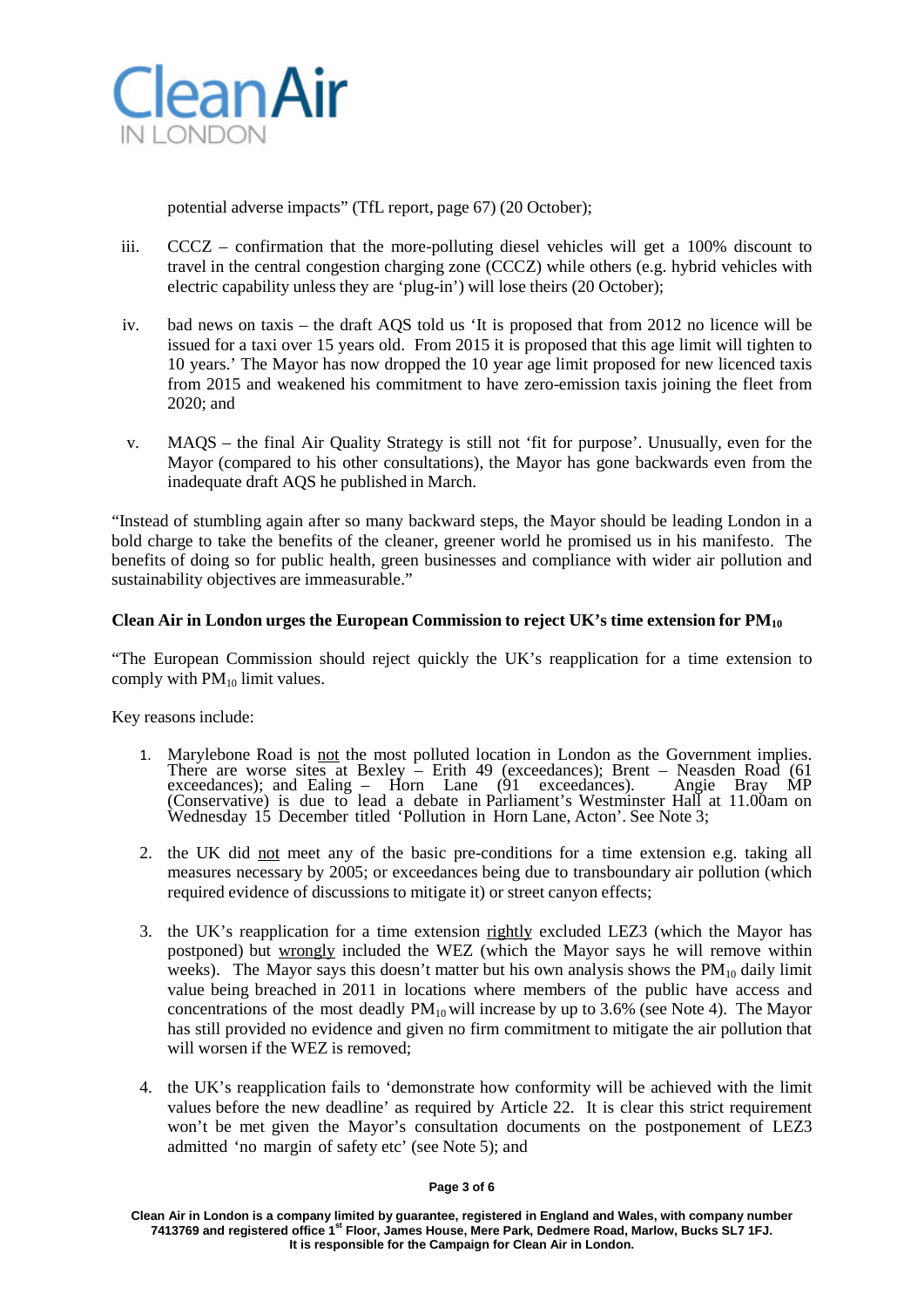

5. the publication of the MAQS makes clear London is still going backwards not forwards. The Mayor has confirmed the backward steps already announced (e.g. LEZ3 and the WEZ) and taken new ones. Even the Mayor says a package of measures is necessary if we are to move ahead and yet all we have seen from him is the announcement of a six month trial of dust suppressants for which the results are promised in Autumn 2011. The most meaningful measures in the MAQS were planned years ago by his predecessor.

"The Mayor has published his Air Quality Strategy days or at most a few weeks before the European Commission is due to rule on the UK's reapplication for a time extension until 2011 to comply with legal standards for  $PM_{10}$  in London. This looks like a last ditch, desperate attempt to support that application (a year after a previous application was rejected for 'not even meeting the minimum requirements').

"The Mayor and the Government will get the 'wake-up call', so desperately needed, if the European Commission rejects again the UK's application for a time extension on  $PM_{10}$ . We need to make real the prospect of fines for non-compliance by escalating infraction action immediately if we are ever to persuade our current political leaders to take action.

"Clean Air in London urges the European Commission to reject the UK's last minute pleas to delay further full compliance with the  $PM_{10}$  limit values in London. With it looking highly likely the  $PM_{10}$  daily limit value will be breached in 2011, for the seventh consecutive year, it would be a travesty if the UK and the Mayor obtain a minimum four year delay in infraction action by saying 'trust us, it'll be alright on the night'."

# **Notes:**

1. Kunzli et al, 2001

Assessment of deaths attributable to air pollution: Should we use risk estimates based on time series or on cohort studies? Published 2001

<http://aje.oxfordjournals.org/content/153/11/1050.short>

2. European Commission publications

Rejection of original time extension application (11 December 2009)

[http://ec.europa.eu/environment/air/quality/legislation/pdf/uk\\_en.pdf](http://ec.europa.eu/environment/air/quality/legislation/pdf/uk_en.pdf)

European Commission media release about final written warning (3 June 2010)

[http://europa.eu/rapid/pressReleasesAction.do?reference=IP/10/687&format=HTML&aged=0&la](http://europa.eu/rapid/pressReleasesAction.do?reference=IP/10/687&format=HTML&aged=0&langu) [ngu](http://europa.eu/rapid/pressReleasesAction.do?reference=IP/10/687&format=HTML&aged=0&langu) age=EN&guiLanguage=en

3. Marylebone Road on Automatic Urban and Rural Network is not the worst site in London

London Air Quality Network

Bexley – Erith: 49 days

#### **Page 4 of 6**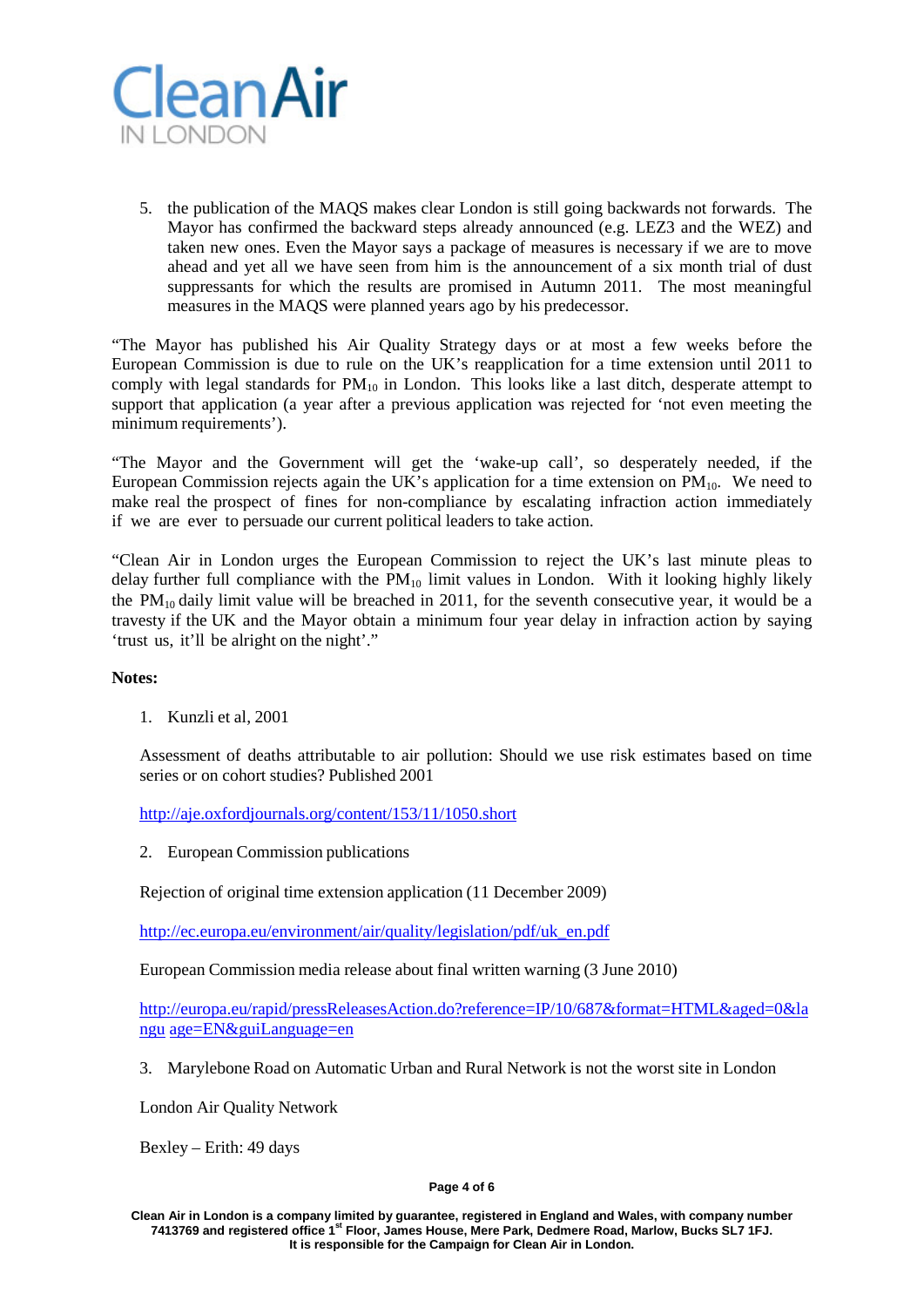

[http://www.londonair.org.uk/london/asp/publicstats.asp?mapview=all&statyear=2010&MapTy](http://www.londonair.org.uk/london/asp/publicstats.asp?mapview=all&statyear=2010&MapType=Google®ion=0&site=BX4&postcode=&la_id=&objective=All) [pe=Google&region=0&site=BX4&postcode=&la\\_id=&objective=All](http://www.londonair.org.uk/london/asp/publicstats.asp?mapview=all&statyear=2010&MapType=Google®ion=0&site=BX4&postcode=&la_id=&objective=All)

Brent – Neasden Lane: 61 days

[http://www.londonair.org.uk/london/asp/publicstats.asp?region=0&site=BT5&Maptype=Google](http://www.londonair.org.uk/london/asp/publicstats.asp?region=0&site=BT5&Maptype=Google&mapview=all&statyear=2010&la_id=&zoom=9&lat=51.431751825946115&lon=-0.17578125&laEdge) [&mapview=all&statyear=2010&la\\_id=&zoom=9&lat=51.431751825946115&lon=-](http://www.londonair.org.uk/london/asp/publicstats.asp?region=0&site=BT5&Maptype=Google&mapview=all&statyear=2010&la_id=&zoom=9&lat=51.431751825946115&lon=-0.17578125&laEdge) [0.17578125&laEdge](http://www.londonair.org.uk/london/asp/publicstats.asp?region=0&site=BT5&Maptype=Google&mapview=all&statyear=2010&la_id=&zoom=9&lat=51.431751825946115&lon=-0.17578125&laEdge)

Ealing – Horn Lane: 91 days

[http://www.londonair.org.uk/london/asp/publicstats.asp?region=0&site=EA8&Maptype=Google](http://www.londonair.org.uk/london/asp/publicstats.asp?region=0&site=EA8&Maptype=Google&mapview=all&statyear=2010&la_id=&zoom=9&lat=51.431751825946115&lon=-0.17578125&laEdge) [&mapview=all&statyear=2010&la\\_id=&zoom=9&lat=51.431751825946115&lon=-](http://www.londonair.org.uk/london/asp/publicstats.asp?region=0&site=EA8&Maptype=Google&mapview=all&statyear=2010&la_id=&zoom=9&lat=51.431751825946115&lon=-0.17578125&laEdge) [0.17578125&laEdge](http://www.londonair.org.uk/london/asp/publicstats.asp?region=0&site=EA8&Maptype=Google&mapview=all&statyear=2010&la_id=&zoom=9&lat=51.431751825946115&lon=-0.17578125&laEdge)

Westminster – Marylebone Road: 36 days

[http://www.londonair.org.uk/london/asp/publicstats.asp?region=0&site=MY1&Maptype=Googl](http://www.londonair.org.uk/london/asp/publicstats.asp?region=0&site=MY1&Maptype=Google&mapview=all&statyear=2010&la_id=&zoom=9&lat=51.431751825946115&lon=-0.17578125&laEdge) [e&mapview=all&statyear=2010&la\\_id=&zoom=9&lat=51.431751825946115&lon=-](http://www.londonair.org.uk/london/asp/publicstats.asp?region=0&site=MY1&Maptype=Google&mapview=all&statyear=2010&la_id=&zoom=9&lat=51.431751825946115&lon=-0.17578125&laEdge) [0.17578125&laEdge](http://www.londonair.org.uk/london/asp/publicstats.asp?region=0&site=MY1&Maptype=Google&mapview=all&statyear=2010&la_id=&zoom=9&lat=51.431751825946115&lon=-0.17578125&laEdge)

Angie Bray MP – Pollution in Horn Lane, Acton

[http://www.angiebray.org.uk/media-centre/press-releases/government-supports-local-mp-in](http://www.angiebray.org.uk/media-centre/press-releases/government-supports-local-mp-in-tackling-horn/69)[tackling-horn/69](http://www.angiebray.org.uk/media-centre/press-releases/government-supports-local-mp-in-tackling-horn/69)

Transcript of Angie Bray's speech (added 19 December 2010)

<http://www.theyworkforyou.com/whall/?id=2010-12-15a.291.0>

4. Western extension of the congestion charging zone

Mayoral response to Mike Tuffrey AM (MQT 1990/2010 dated 9 June 2010) re 3.6% increase

<http://mqt.london.gov.uk/mqt/public/question.do?id=31775>

TfL map with analysis of exceedances of  $PM_{10}$  daily limit value in 2011

Link no longer available

5. No margin of safety (para 5.6.25 on page 33)

Para 5.6.25 on page 33

[http://www.tfl.gov.uk/assets/downloads/roadusers/lez/LEZ/LEZ-VO-Impact-Assessment-May-](http://www.tfl.gov.uk/assets/downloads/roadusers/lez/LEZ/LEZ-VO-Impact-Assessment-May-2010.pdf)[2010.pdf](http://www.tfl.gov.uk/assets/downloads/roadusers/lez/LEZ/LEZ-VO-Impact-Assessment-May-2010.pdf)

#### **Page 5 of 6**